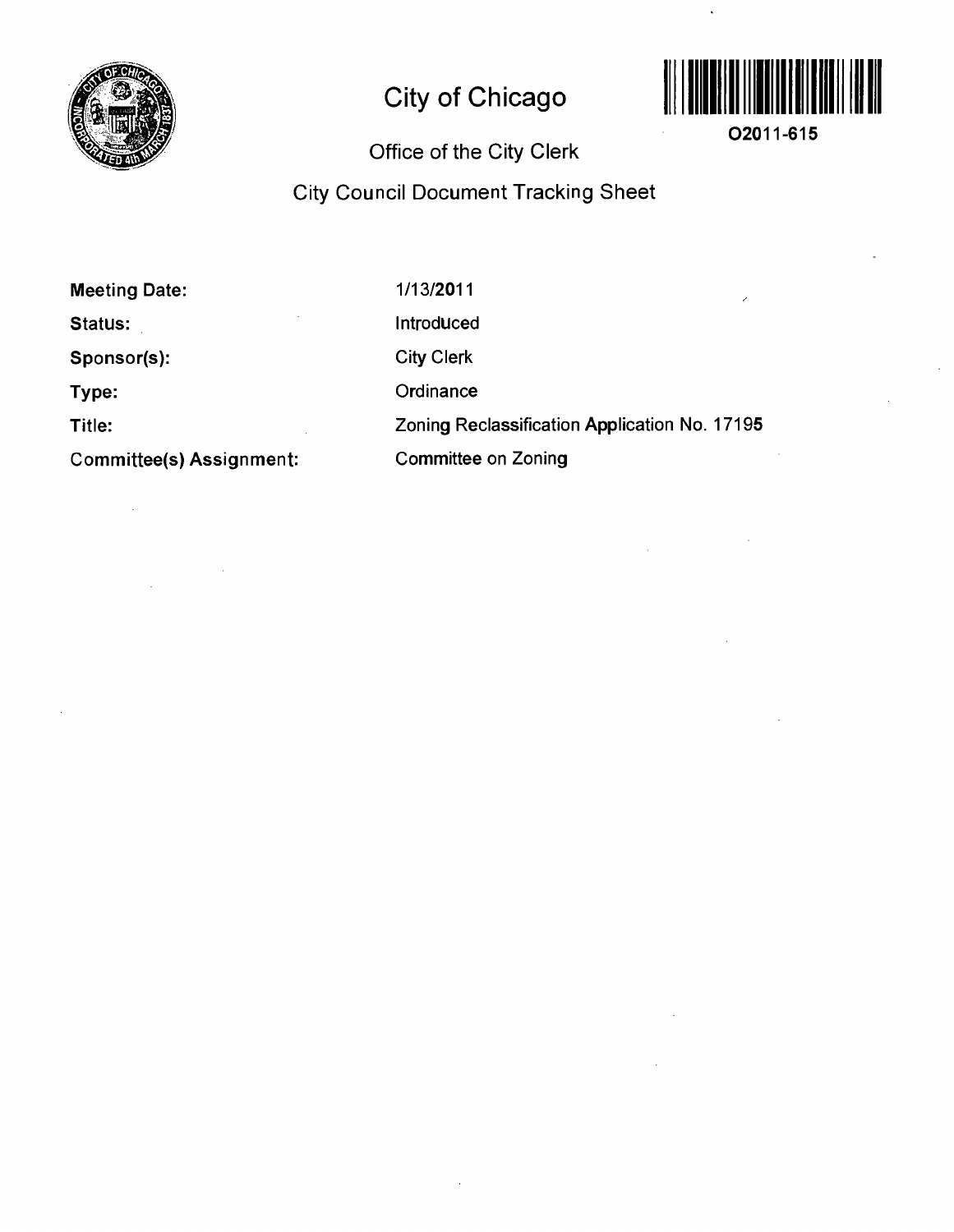## CITY OF CHICAGO *APPLICATION FOR AN AMENDMENT TO*  THE CHICAGO ZONING ORDINANCE

 $# 17195$ <br>'WY DATE<br>O1-13-11

- 1. ADDRESS of the property Applicant is seeking to rezone: 5515 W. Irving Park Road
- 2. Ward Number that propertv is located in: 38
- 3. APPLICANT: Joseph J. Perillo c/o Law Offices of Samuel VP Banks. 221 N. LaSalle. Suite 3800. Chicago. IL 60601

ADDRESS: 1035 N. Clark St.

CITY: Chicago STATE: IL ZIP CODE: 60610

PHONE: (312) 782-1983 CONTACT PERSON: Sylvia C. Michas, Esq. **Attorney for Applicant** 

Is the Applicant the owner of the property YES X NO  $4.$ If the Applicant is not the owner of the property, please provide the following information regarding the owner and attach written authorization from the owner allowing the application to proceed.

OWNER Same as Above Same as Above

ADDRESS

CITY STATE ZIP CODE\_

PHONE CONTACT PERSON

5. If the Applicant/Owner of the property has obtained a lawyer as their representative for the rezoning, please provide the following information:

ATTORNEY Law Offices of Samuel VP Banks

ADDRESS 221 North LaSalle Street #3800

CITY Chicago STATE: JL ZIP CODE 60601

PHONE: (312) 782-1983 FAX: (312) 782-2433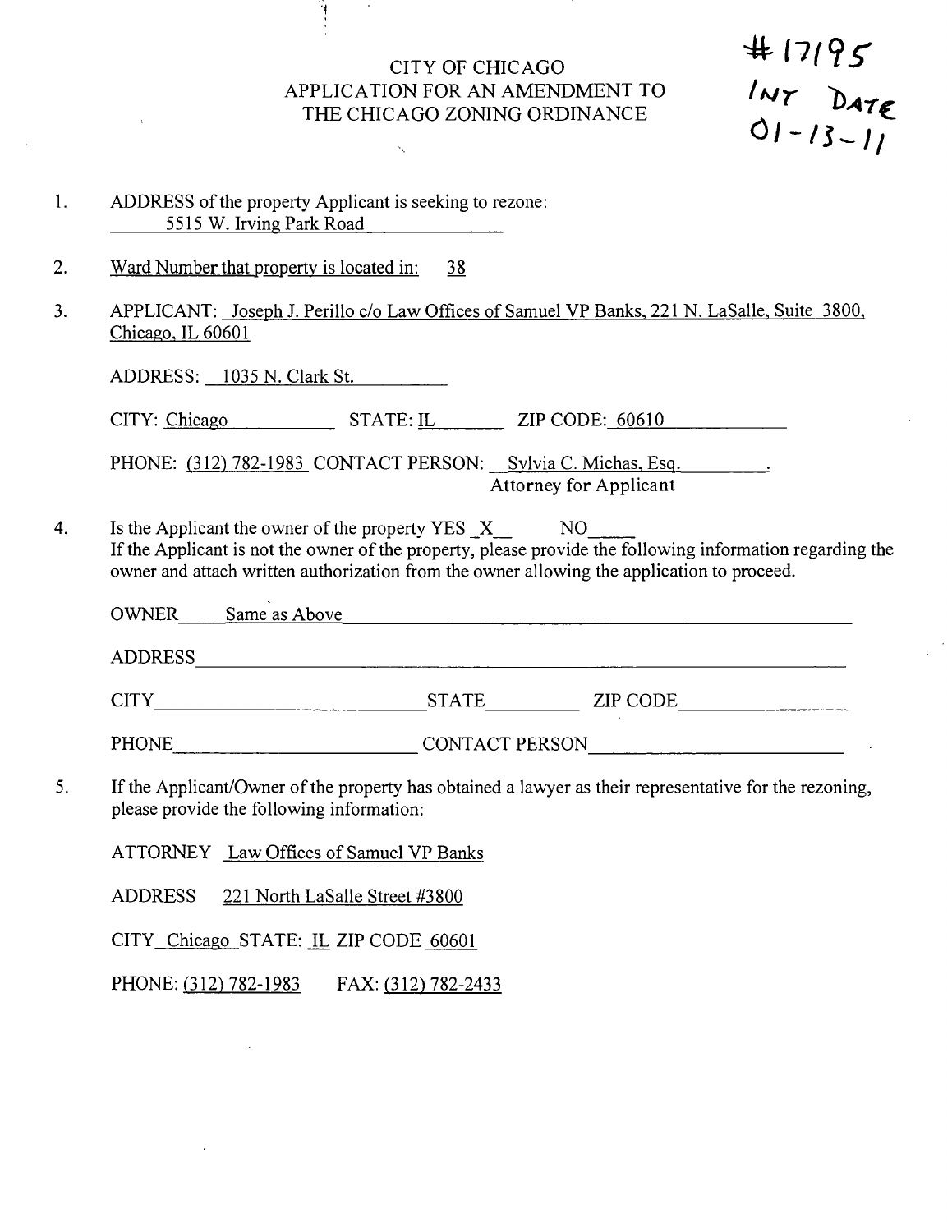- 6. If the applicant is a legal entity (Corporation, LLC, Partnership, etc.), please provide the names of all owners as disclosed on the Economic Disclosure Statements
	- NA
- 7. On what date did the owner acquire legal title to the subject property? 7/2009
- 8. Has the present owner previously rezoned this property? If Yes, when? <u>no</u> <u>no</u> <u>no produce de la produce de la produce de la produce de la produce de la produce de la produce de la produce de la produce de la produce de la produce de la produce de la produce de la produce de la produce de l</u>
- 9. Present Zoning: RT4 Residential Two-Flat, Townhouse & Multi-Unit District

Proposed Zoning: C2-1 Motor Vehicle-Related Commercial District

- 10. Lot size in square feet (or dimensions?): 123.36' x 174.93 = 21.580 sq. ft.
- 11. Current Use of the Propertv The subiect propertv is currentlv improved with a one-story brick and synthetic stucco building.
- 12. Reason for rezoning the property: To permit the establishment of retail and business uses within the existing one-story brick and stucco building .
- 13. Describe the proposed use of the property after the rezoning. Indicate the number of dwelling units; number of parking spaces; approximate square footage of any commercial space; and height of the proposed building. (BE SPECIFIC)

The existing one-story brick and synthetic stucco building shall remain. The reason for the zoning amendment is to permit the location and establishment of a) a health club, containing a total of 18.302 sq. ft. b) a retail use containing 3,049 sq. ft. and c) a retail use containing 2,437 sq. ft.

14. On May 14, 2007, the Chicago City Council passed the Affordable Requirements Ordinance (ARO) that requires on-site affordable housing units or a financial contribution if residential housing projects receive a zoning change under certain circumstances. Based on the lot size of the project in question and the proposed zoning classification, is this project subject to the Affordable Requirements Ordinance? (See Fact Sheet for more information)

YES NO X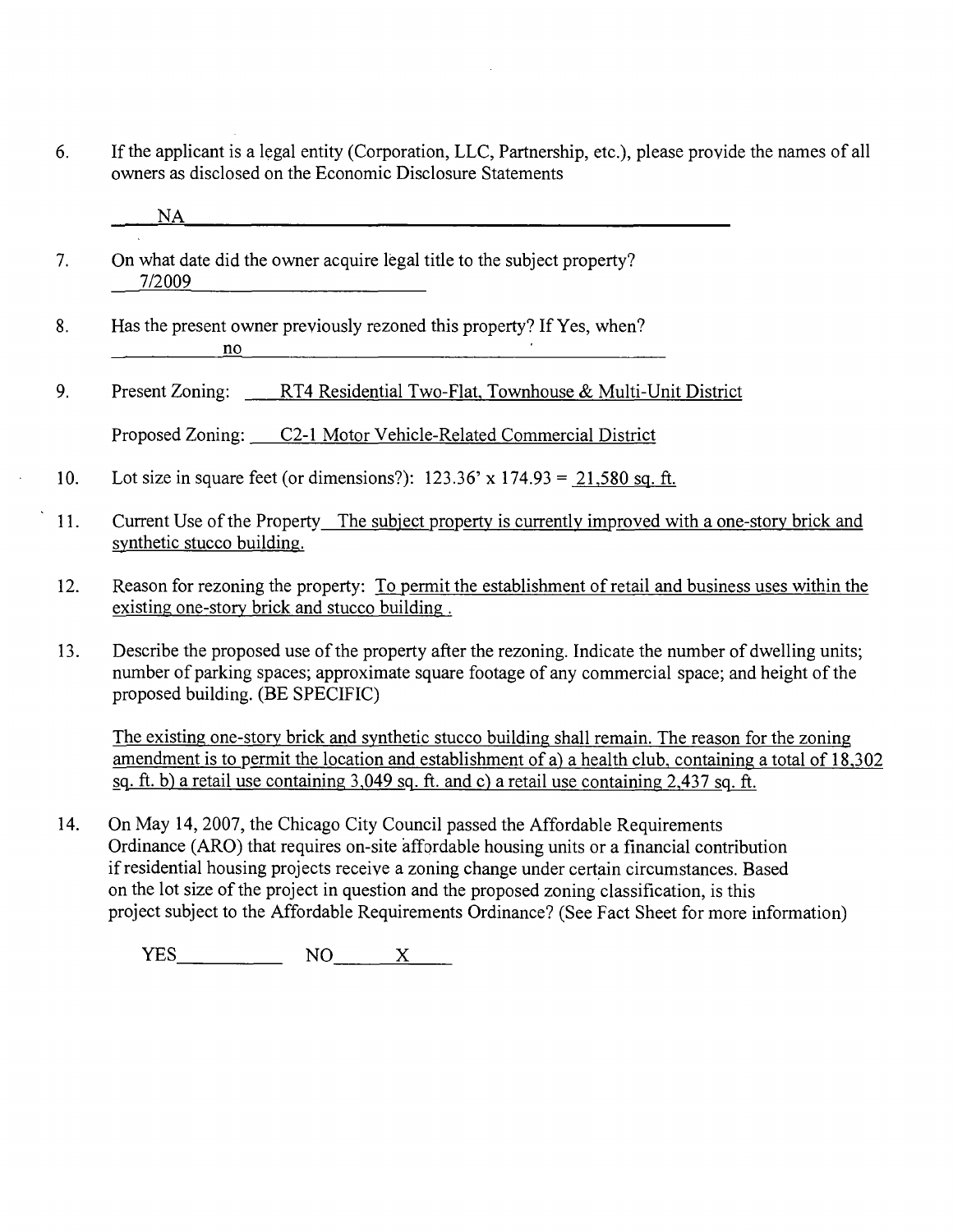## COUNTY OF COOK STATE OF ILLINOIS

 $\bar{z}$ 

I, Joseph J. Perillo. being first duly swom on oath, states that all of the above statements and the statements contained in the documents submitted herewith are tme and correct.

 $\bar{a}$ 

|                                                             | Signature of Applicant                                                                                                                             |
|-------------------------------------------------------------|----------------------------------------------------------------------------------------------------------------------------------------------------|
| Subscribed and Sworn to before me this<br>zake K<br>, 2010. |                                                                                                                                                    |
| $day \gamma$                                                | ra a construction de la construction de la construction de la construction de la construction de la constructio<br>Official Seal<br>Milagros Ramos |
| Arv Puty                                                    | Notary Public State of Illinois<br>My Commission Expires 08/18/2012<br><b>いんへんへんいいいいかいいんかんへん</b>                                                   |

For Office Use Only

 $\sim 10$ 

 $\mathcal{L}$ 

Date of Introduction:

File Nmnber:

Ward: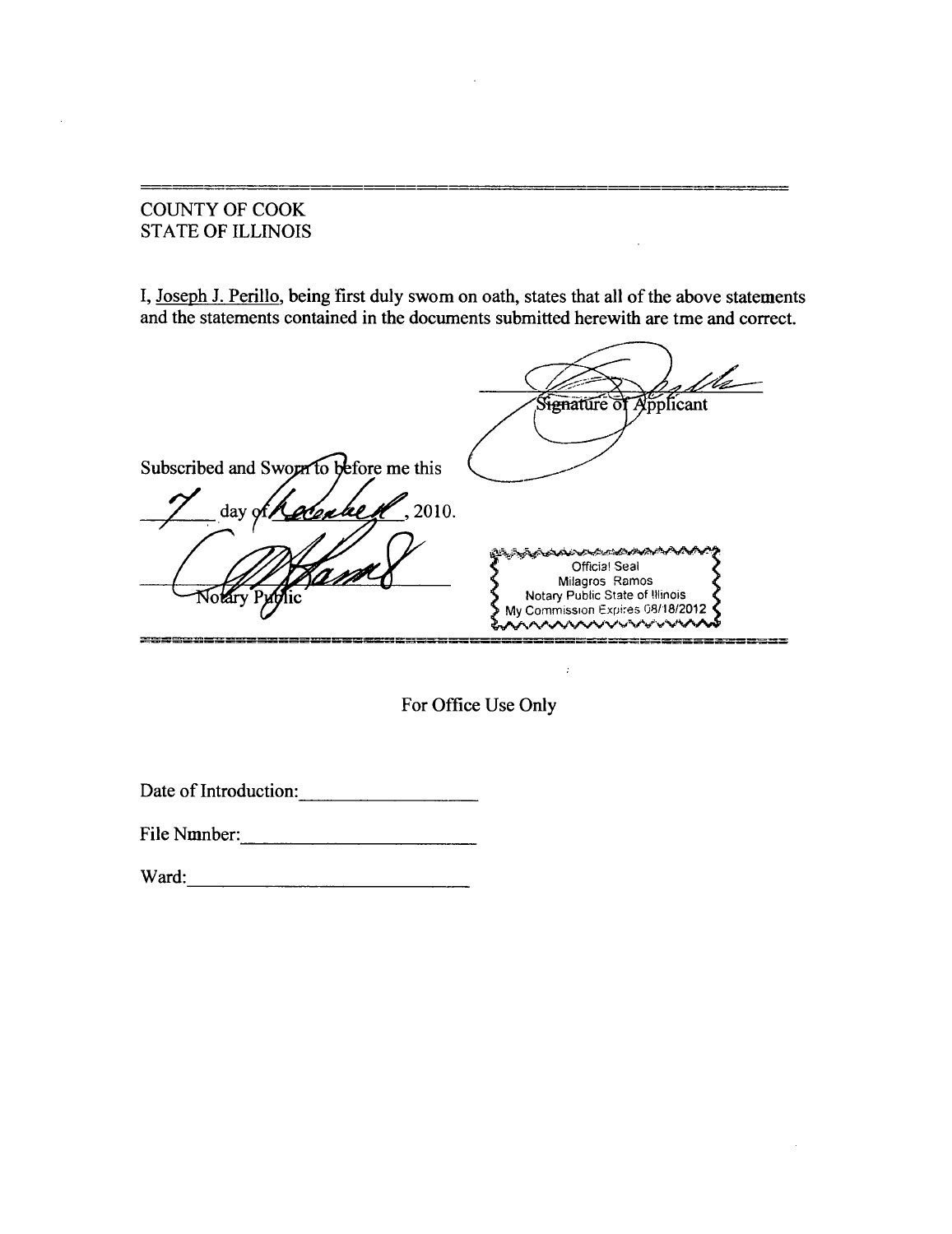#### **ORDINANCE**

#### BE IT ORDAINED BY THE CITY COUNCIL OF THE CITY OF CHICAGO:

**SECTION 1.** Title 17 of the Municipal Code of Chicago, the Chicago Zoning Ordinance, is hereby amended by changing all the RT-4 Residential Two-Flat, Townhouse and Multi-Unit District symbols and indications as shown on Map No. 9-L in the area bounded by

West Irving Park Road; a line 49.5 feet west of and parallel to North Linder Avenue; the alley next south of and parallel to West Irving Park Road; and a line 224.42 feet west of and parallel to North Linder Avenue,

to those of a C2-1 Motor Vehicle-Related Commercial District and a

corresponding uses district is hereby established in the area above described.

**SECTION 2.** This ordinance shall be in force and effect from and after its passage and due publication.

Common address of property: 5515 West Irving Park Road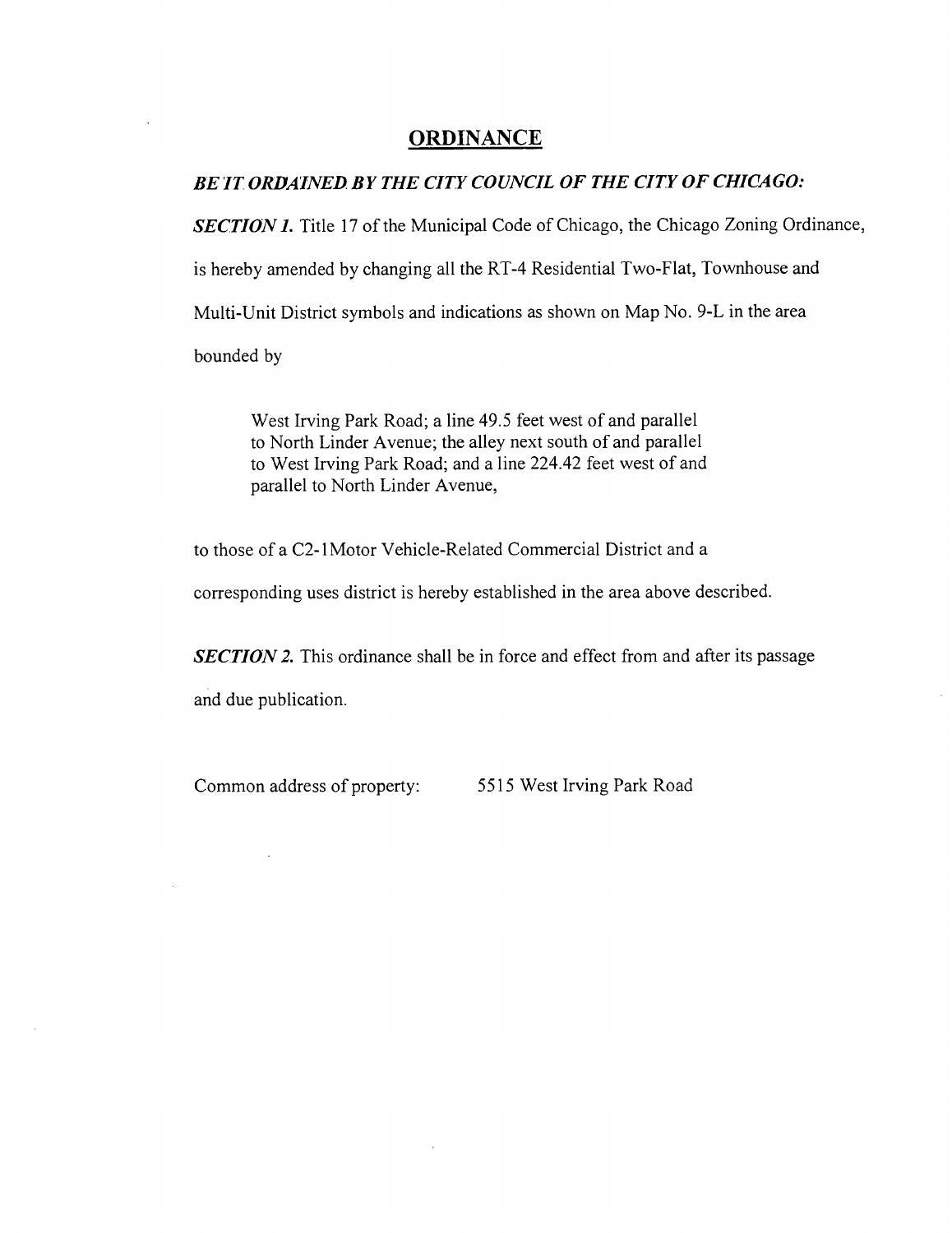#### **Written Notice, Form of Affidavit: Section 17-13-0107**

January 5, 2011

Honorable Daniel Solis Chairman, Committee on Zoning 121 North LaSalle Street Room 304 - City Hall Chicago, Illinois 60602

To Whom It May Concern:

The undersigned, Sylvia C. Michas, being first duly swom on oath, deposes and says the following:

That the undersigned certifies that she has complied with the requirements of Section 17-13-0107 of the Zoning Code of the City of Chicago, by sending written notice to such property owners who appear to be the owners of the property within the subject area not solely owned by the applicant, and on the owners of all property within 250 feet in each direction of the lot line of the subject property, exclusive of the public roads, streets, alleys and other public ways, or a total distance limited to 400 feet. Said written notice was or will be sent by USPS First Class Mail no more than 30 days before filing the application.

**The undersigned certifies that the notice contained the address of the property sought to be rezoned as 5515**  West Irving Park Rd. Chicago, IL; a statement of intended use of said property; the name and address of the **applicant; the name and address of the owner; and a statement that the applicant intends to file an application for a change in zoning on approximately January 5, 2011.** 

The applicant has made a bonafide effort to determine the addresses of the parties to be notified under Section 17-13-0107 of the Zoning Code of the City of Chicago; that the applicant certifies that the accompanying list of names and addresses of surrounding property owners within 250 feet is a complete list containing the names and last known addresses of the owners of the property required to be served.

Law Offices of Samuel V.P. Banks

By: Sylvia C. Michas Attomey

Subscribed and Swom to before me this  $\int$  day of  $\int$ **q**  $\frac{1}{2011}$  **SEAL OFFICIAL SEAL** 

**NICHOLAS FTIKAS NOTARY PUBLIC - STATE OF ILLINOIS 3 MT COMMISSION EXPIRES:09/23/12**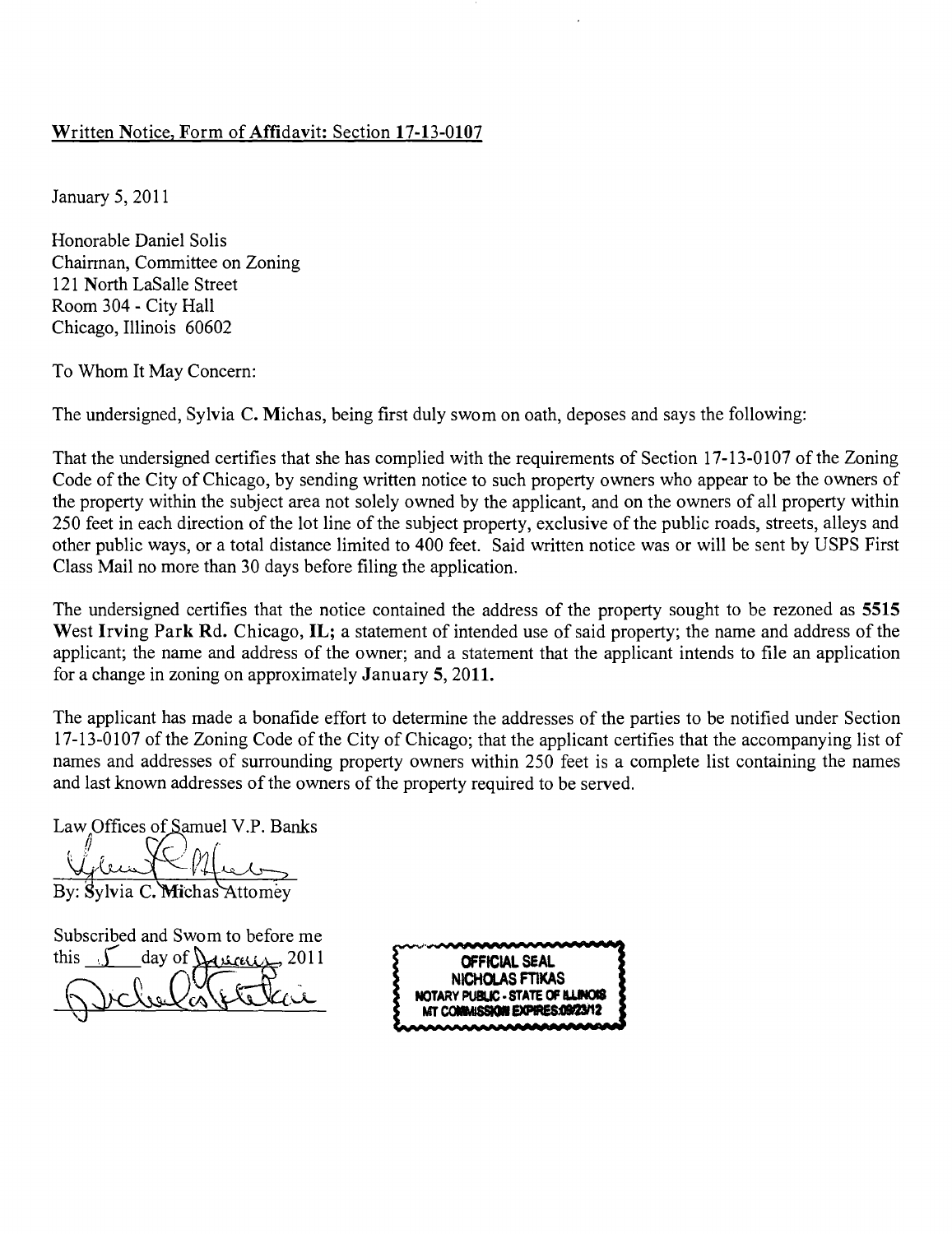#### **NOTICE**

#### *Via USPS First Class Mail*

January 5, 2011

Dear Sir or Madam:

**In accordance with Amendment to the Zoning Code enacted by the City Council, Section 17-13-0107-A, please be informed that on or about January 5, 2011, I, the undersigned, filed an application for a change in zoning from a RT4 Residential Two-Flat, Townhouse & Multi-Unit District to a C2-1 Motor Vehicle Related Commercial District on behalf of the Applicant/Owner, Joseph J. Perillo, for the property located at 5435 West Irving Park Rd. Chicago, IL.** 

The existing one-story brick and synthetic stucco building shall remain. The reason for the zoning amendment is to permit the location and establishment of a) a health club, containing a total of 18,302 sq. ft. b) a retail use containing 3,049 sq. ft. and c) a retail use containing 2,437 sq. ft.

Joseph J. Perillo is located at 1035 N. Clark St. Chicago, IL

**Please note that the applicant is not seeking to purchase or rezone your property. The applicant is required by law to send this notice because you own property located within 250 feet of the proposed amendment.** 

The contact person for this application is Sylvia C. Michas. My address is 221 N. LaSalle Street, Chicago, IL 60601. My telephone number is 312-782-1983.

Very tmly yours,

LAW OFFICES OF SAMUEL V.P. BANKS

**ylvia €L Michas**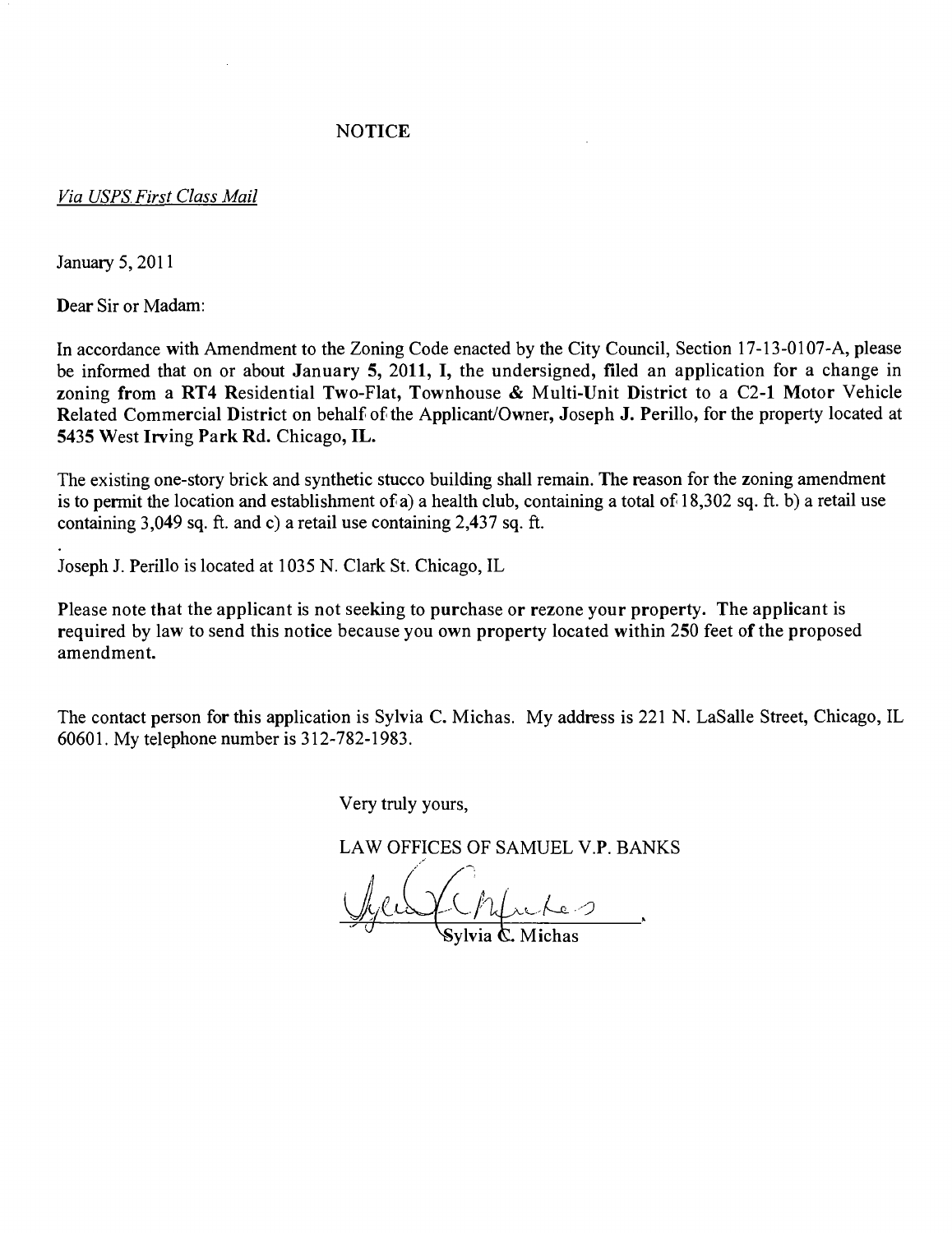#### FORM OF AFFIDAVIT

Chairman, Committee on Zoning Room 304 - City Hall Chicago, IL 60602

To Whom It May Concem:

I, Joseph J. Perillo, understand that the Law Office of Samuel V.P. Banks has filed a swom affidavit identifymg myself as Applicant/Owner holding interest in land subject to the proposed zoning amendment for the property identified as 5515 W. Irving Park Rd. Chicago. IL.

I, Joseph J. Perillo, being first duly swom oath, depose and say that I hold that interest for myself and no other person, association, or shareholder.

Josenh T. Perillo Date

Subscribed and Swom to before me this  $\top$  day of **Latenbey**, 2010

Notary Public

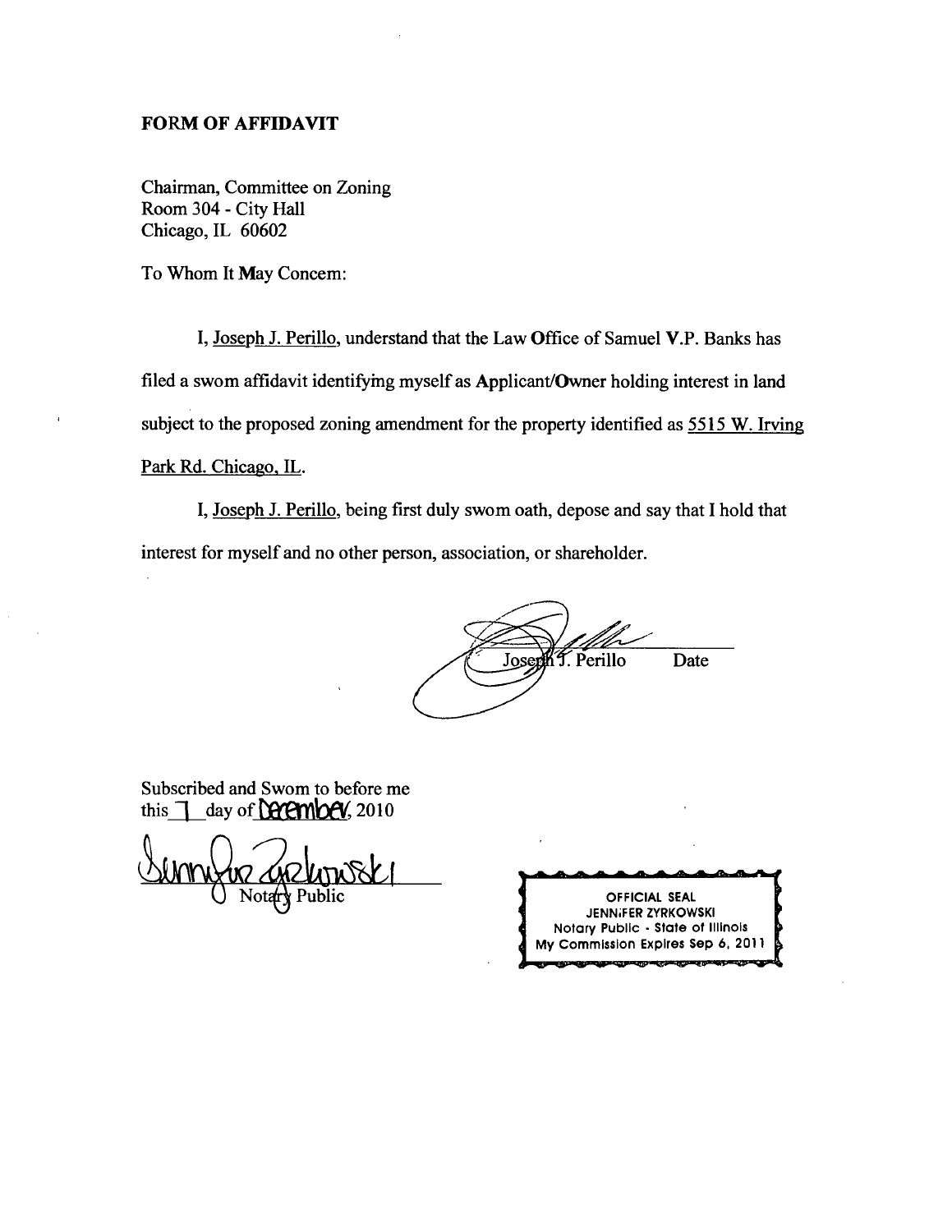To whom it may concem:

I, Joseph J. Perillo, Applicant//Owner of property located at 5515 W. Irving Park Road, Chicago, IL, authorize the Law Office of Samuel V.P. Banks, to file a Zoning Amendment Application with the City of Chicago for that property.

Joseph J. Perillo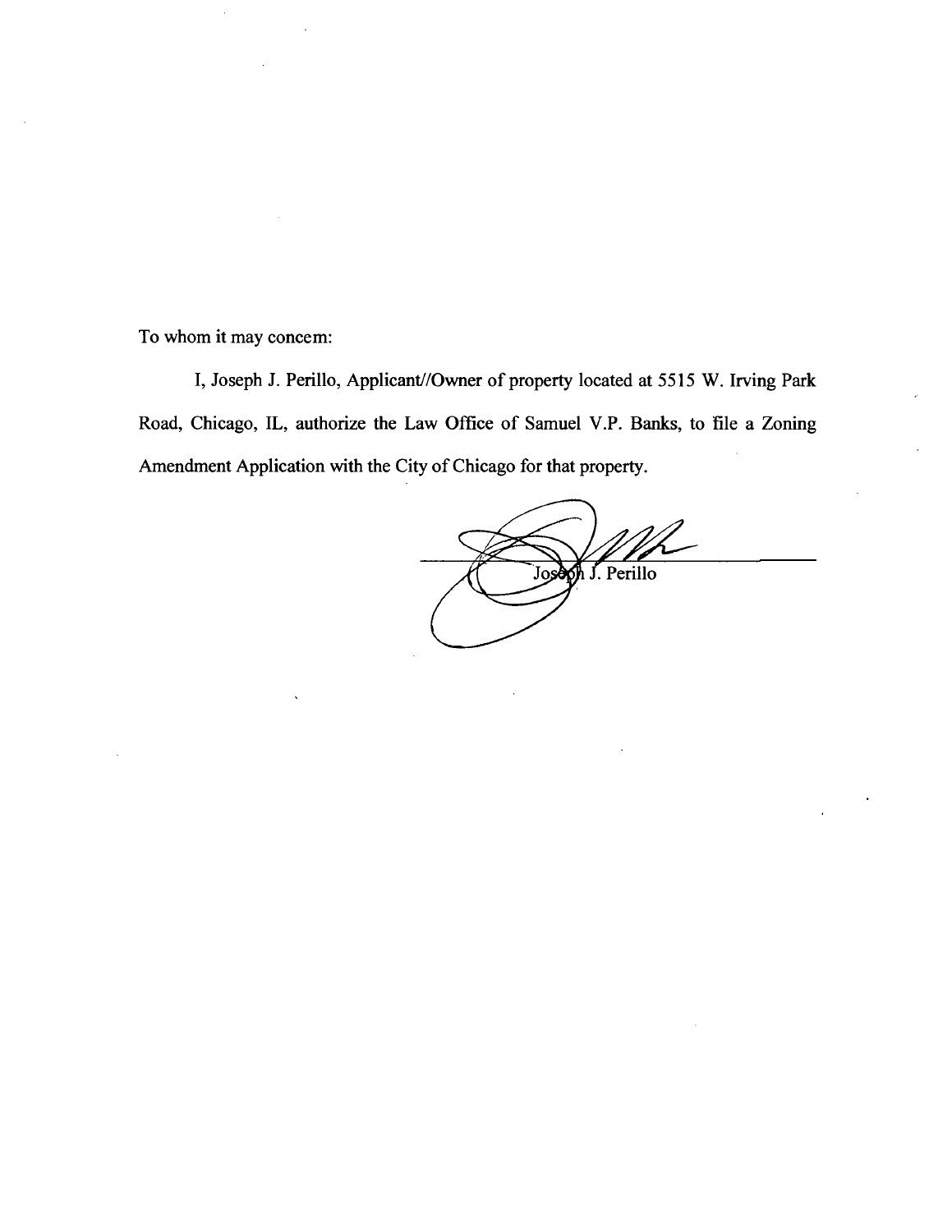#### CITY OF CHICAGO ECONOMIC DISCLOSURE STATEMENT AND AFFIDAVIT

#### SECTION I -- GENERAL INFORMATION

A. Legal name of the Disclosing Party submitting this EDS. Include d/b/a/ if applicable:

| L JOSEL IN | $J = \{e_i\}$<br>$-1$ |  |
|------------|-----------------------|--|
|            |                       |  |
|            |                       |  |

Check ONE of the following three boxes:

Indicate whether the Disclosing Party submitting this EDS is:

- 1.  $\bigcup$ the Applicant
- OR 2.  $\lceil \cdot \rceil$  a legal entity holding a direct or indirect interest in the Applicant. State the legal name of the Applicant in which the Disclosing Party holds an interest: OR
	- 3. [] a legal entity with a right of control (see Section II.B.l.) State the legal name of the entity in which the Disclosing Party holds a right of control:

| $1035$ N. Clark<br>B. Business address of the Disclosing Party:                      |  |  |  |
|--------------------------------------------------------------------------------------|--|--|--|
| $712 - 783 - 1983$<br>$312 - 783 - 3433$<br>$312 - 783 - 3433$<br>$54m$ barkslow.com |  |  |  |
|                                                                                      |  |  |  |
| C. Telephone:                                                                        |  |  |  |
| D. Name of contact person: Glyla C. Mickes, Atty for Applicant                       |  |  |  |
| E. Federal Employer Identification No. (if you have one):                            |  |  |  |

F. Brief description of contract, transaction or other undertaking (referred to below as the "Matter") to which this EDS pertains. (Include project number and location of property, if applicable):

Zening Am-dDinerit or poperly lucates at 5515 W Terinig<br>Parte PD Clucage, IL Poperly lucates at 5515 W Terinig Ur Hanning.

If the Matter is a contract being handled by the City's Department of Procurement Services, please complete the following:

Specification # and Contract #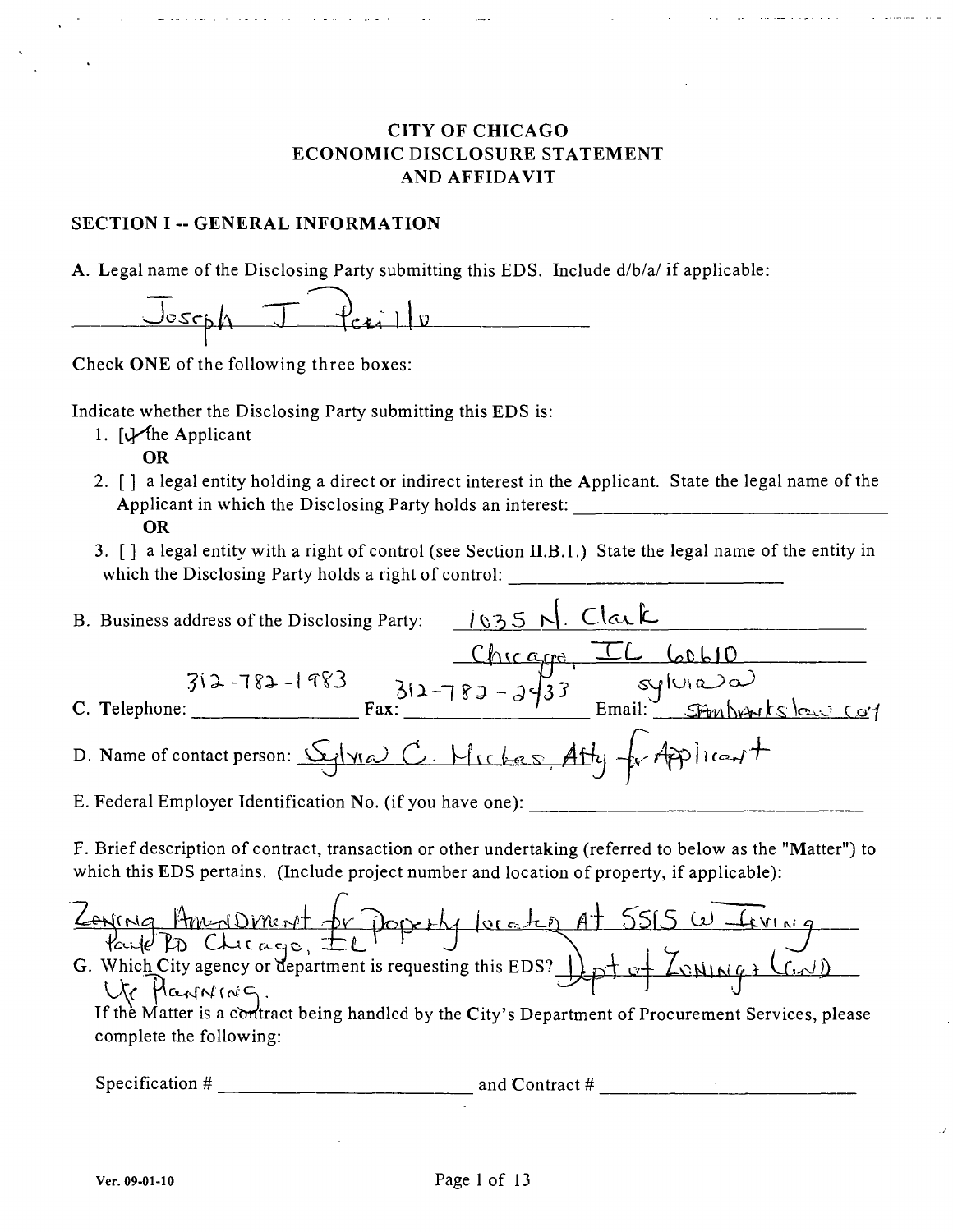#### **SECTION II ~ DISCLOSURE OF OWNERSHIP INTERESTS**

## A. NATURE OF THE DISCLOSING PARTY

| Indicate the nature of the Disclosing Party: |                                                          |
|----------------------------------------------|----------------------------------------------------------|
| $M$ Person                                   | [] Limited liability company                             |
| [] Publicly registered business corporation  | [] Limited liability partnership                         |
| [] Privately held business corporation       | Joint venture                                            |
| [] Sole proprietorship                       | [] Not-for-profit corporation                            |
| [] General partnership                       | (Is the not-for-profit corporation also a $501(c)(3)$ )? |
| [] Limited partnership                       | [ ] Yes<br>$ $ No                                        |
| [ ] Trust                                    | [] Other (please specify)                                |
|                                              |                                                          |

2. For legal entities, the state (or foreign country) of incorporation or organization, if applicable:

NA

3. For legal entities not organized in the State of Illinois: Has the organization registered to do business in the State of Illinois as a foreign entity?

*[ ] Yes [ ] No [i^A* 

B. IF THE DISCLOSING PARTY IS A LEGAL ENTITY:

1. List below the full names and titles of all executive officers and all directors of the entity. NOTE: For not-for-profit corporations, also list below all members, if any, which are legal entities. If there are no such members, write "no members." For trusts, estates or other similar entities, list below the legal titieholder(s).

If the entity is a general partnership, limited partnership, limited liability company, limited liability partnership or joint venture, list below the name and title of each general partner, managing member, manager or any other person or entity that controls the day-to-day management of the Disclosing Party. NOTE: Each legal entity listed below must submit an EDS on its own behalf.

| Name $N\mathbb{R}$ | Title |  |  |  |
|--------------------|-------|--|--|--|
|                    |       |  |  |  |
|                    |       |  |  |  |

2. Please provide the following information concerning each person or entity having a direct or indirect beneficial interest (including ownership) in excess of 7.5% of the Disclosing Party. Examples of such an interest include shares in a corporation, partnership interest in a partnership or joint venture,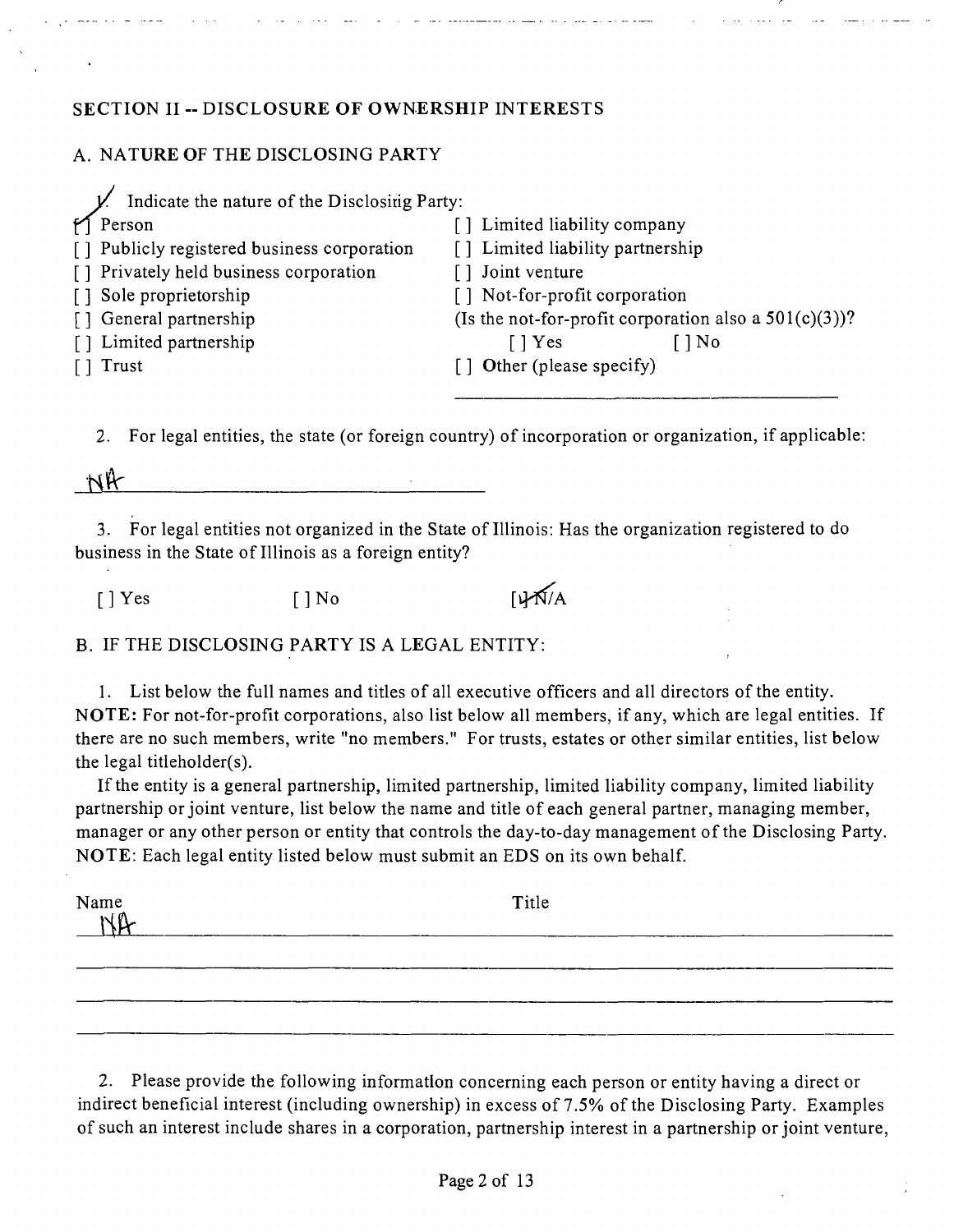interest of a member or manager in a limited liability company, or interest of a beneficiary of a trust, estate or other similar entity. If none, state "None." NOTE: Pursuant to Section 2-154-030 of the Municipal Code of Chicago ("Municipal Code"), the City may require any such additional information from any applicant which is reasonably intended to achieve full disclosure.

| Name | <b>Business Address</b> | Percentage Interest in the |
|------|-------------------------|----------------------------|
|      |                         | Disclosing Party           |
|      |                         |                            |
|      |                         |                            |
|      |                         |                            |

#### **SECTION III ~ BUSINESS RELATIONSHIPS WITH CITY ELECTED OFFICIALS**

Has the Disclosing Party had a "business relationship," as defined in Chapter 2-156 of the Municipal Code, with any City elected official in the 12 months before the date this EDS is signed?

 $[$   $]$  Yes  $[$   $]$  Yes  $[$   $]$  Yo

If yes, please identify below the name(s) of such City elected official(s) and describe such relationship(s):

## **SECTION IV - DISCLOSURE OF SUBCONTRACTORS AND OTHER RETAINED PARTIES**

The Disclosing Party must disclose the name and business address of each subcontractor, attomey, lobbyist, accountant, consultant and any other person or entity whom the Disclosing Party has retained or expects to retain in connection with the Matter, as well as the nature of the relationship, and the total amount of the fees paid or estimated to be paid. The Disclosing Party is not required to disclose employees who are paid solely through the Disclosing Party's regular payroll.

"Lobbyist" means any person or entity who undertakes to influence any legislative or administrative action on behalf of any person or entity other than: (1) a not-for-profit entity, on an unpaid basis, or (2) himself. "Lobbyist" also means any person or entity any part of whose duties as an employee of another includes undertaking to influence any legislative or administrative action.

If the Disclosing Party is uncertain whether a disclosure is required under this Section, the Disclosing Party must either ask the City whether disclosure is required or make the disclosure.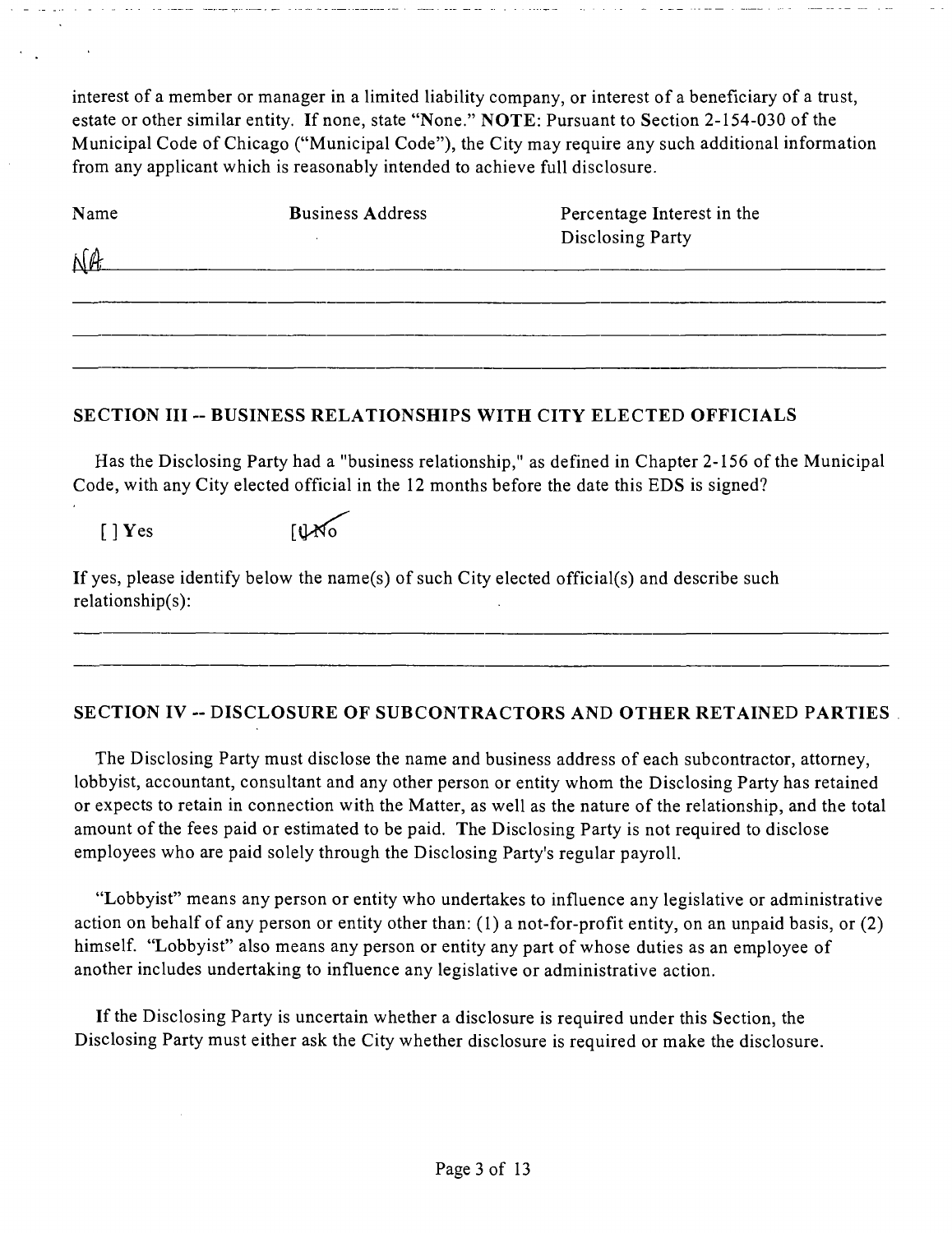| Name (indicate whether<br>retained or anticipated<br>to be retained) | <b>Business</b><br>Address      | Relationship to Disclosing Party<br>(subcontractor, attorney,<br>lobbyist, etc.) | Fees (indicate whether<br>paid or estimated.) NOTE:<br>"hourly rate" or "t.b.d." is |
|----------------------------------------------------------------------|---------------------------------|----------------------------------------------------------------------------------|-------------------------------------------------------------------------------------|
| $L$ AW $O + \sqrt{C}$<br>$\bullet$                                   | $221$ North<br>Ln(4 c)<br>43800 |                                                                                  | not an acceptable response.<br>(snd)                                                |
| $7.4$ 1.1 1.2 $1.4$ $1.6$ $1.2$ $1.6$                                | <u>Chicago</u>                  |                                                                                  |                                                                                     |

 $\lambda$ 

**[ ] Check here if the Disclosing Party has not retained, nor expects to retain, any such persons or entities.** 

#### **SECTION V - CERTIFICATIONS**

#### A. COURT-ORDERED CHILD SUPPORT COMPLIANCE

Under Municipal Code Section 2-92-415, substantial owners of business entities that contract with the City must remain in compliance with their child support obligations throughout the contract's term.

Has any person who directly or indirectly owns 10% or more of the Disclosing Party been declared in arrearage on any child support obligations by any Illinois court of competent jurisdiction?

 $[ ]$  Yes  $[ ]$  No  $[ ]$  No person directly or indirectly owns 10% or more of the Disclosing Party.

If "Yes," has the person entered into a court-approved agreement for payment of all support owed and is the person in compliance with that agreement?

[ ] Yes [ ] No

## B. FURTHER CERTIFICATIONS

1. Pursuant to Municipal Code Chapter 1-23, Article I ("Article I")(which the Applicant should consult for defined terms (e.g., "doing business") and legal requirements), if the Disclosing Party submitting this EDS is the Applicant and is doing business with the City, then the Disclosing Party certifies as follows: (i) neither the Applicant nor any controlling person is currently indicted or charged with, or has admitted guilt of, or has ever been convicted of, or placed under supervision for, any criminal offense involving actual, attempted, or conspiracy to commit bribery, theft, fraud, forgery, perjury, dishonesty or deceit against an officer or employee of the City or any sister agency; and (ii) the Applicant understands and acknowledges that compliance with Article I is a continuing requirement for doing business with the City. NOTE: If Article I applies to the Applicant, the permanent compliance timeframe in Article I supersedes some five-year compliance timeframes in certifications 2 and 3 below.

<sup>(</sup>Add sheets if necessary)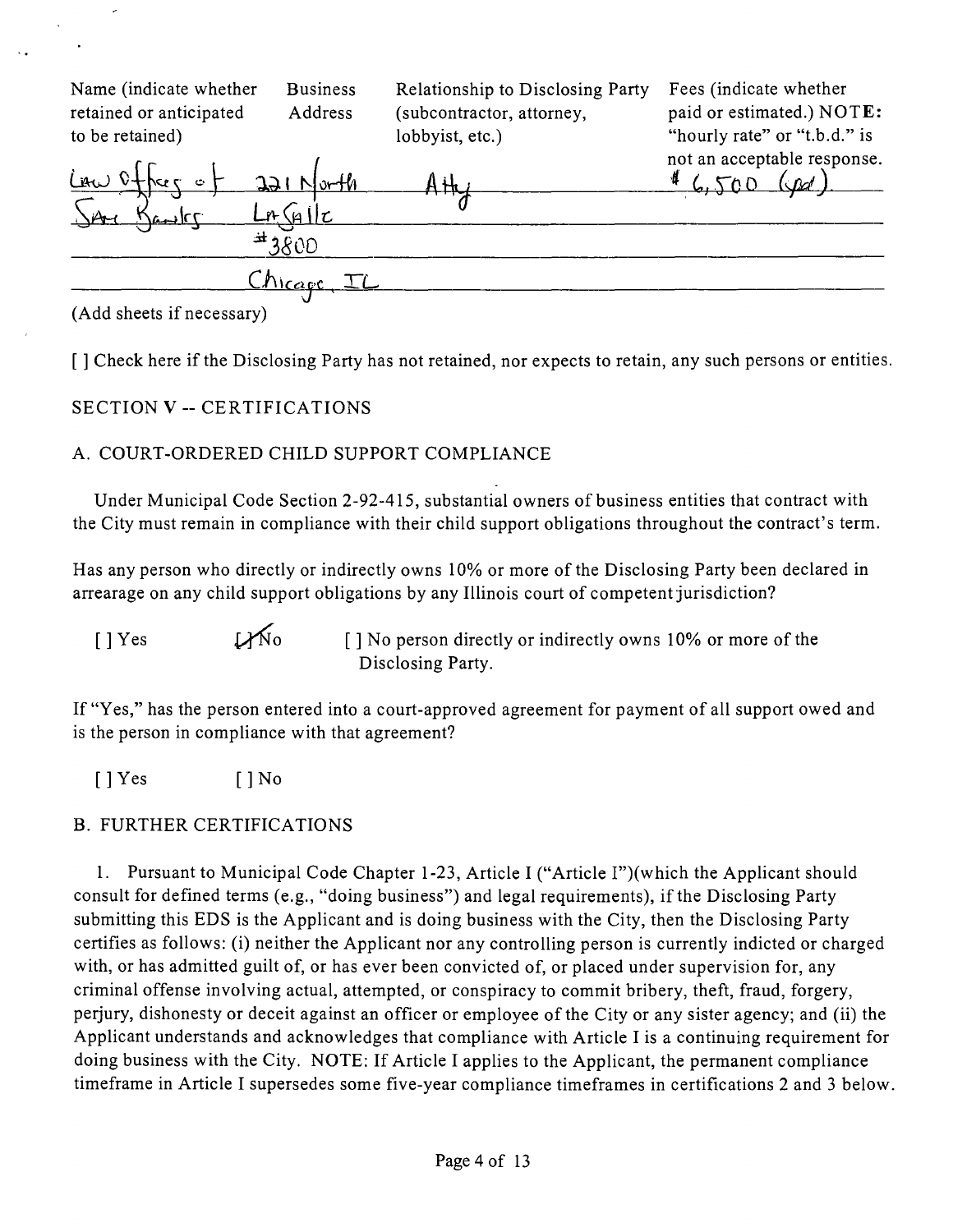2. The Disclosing Party and, if the Disclosing Party is a legal entity, all of those persons or entities identified in Section II.B.l. of this EDS:

- a. are not presently debarred, suspended, proposed for debarment, declared ineligible or voluntarily excluded from any transactions by any federal, state or local unit of government;
- b. have not, within a five-year period preceding the date of this EDS, been convicted of a criminal offense, adjudged guilty, or had a civil judgment rendered against them in connection with: obtaining, attempting to obtain, or performing a public (federal, state or local) transaction or contract under a public transaction; a violation of federal or state antitrust statutes; fraud; embezzlement; theft; forgery; bribery; falsification or destruction of records; making false statements; or receiving stolen property;
- c. are not presently indicted for, or criminally or civilly charged by, a governmental entity (federal, state or local) with committing any of the offenses set forth in clause B.2.b. of this Section V;
- d. have not, within a five-year period preceding the date of this EDS, had one or more public transactions (federal, state or local) terminated for cause or default; and
- e. have not, within a five-year period preceding the date of this EDS, been convicted, adjudged guilty, or found liable in a civil proceeding, or in any criminal or civil action, including actions concerning environmental violations, instituted by the City or by the federal government, any state, or any other unit of local government.
- 3. The certifications in subparts 3, 4 and 5 concern:
- the Disclosing Party;

• any "Contractor" (meaning any contractor or subcontractor used by the Disclosing Party in connection with the Matter, including but not limited to all persons or legal entities disclosed under Section IV, "Disclosure of Subcontractors and Other Retained Parties");

• any "Affiliated Entity" (meaning a person or entity that, directly or indirectly: controls the Disclosing Party, is controlled by the Disclosing Party, or is, with the Disclosing Party, under common control of another person or entity. Indicia of control include, without limitation: interlocking management or ownership; identity of interests among family members, shared facilities and equipment; common use of employees; or organization of a business entity following the ineligibility of a business entity to do business with federal or state or local govemment, including the City, using substantially the same management, ownership, or principals as the ineligible entity); with respect to Contractors, the term Affiliated Entity means a person or entity that directly or indirectly controls the Contractor, is controlled by it, or, with the Contractor, is under common control of another person or entity;

• any responsible official of the Disclosing Party, any Contractor or any Affiliated Entity or any other official, agent or employee of the Disclosing Party, any Contractor or any Affiliated Entity, acting pursuant to the direction or authorization of a responsible official of the Disclosing Party, any Contractor or any Affiliated Entity (collectively "Agents").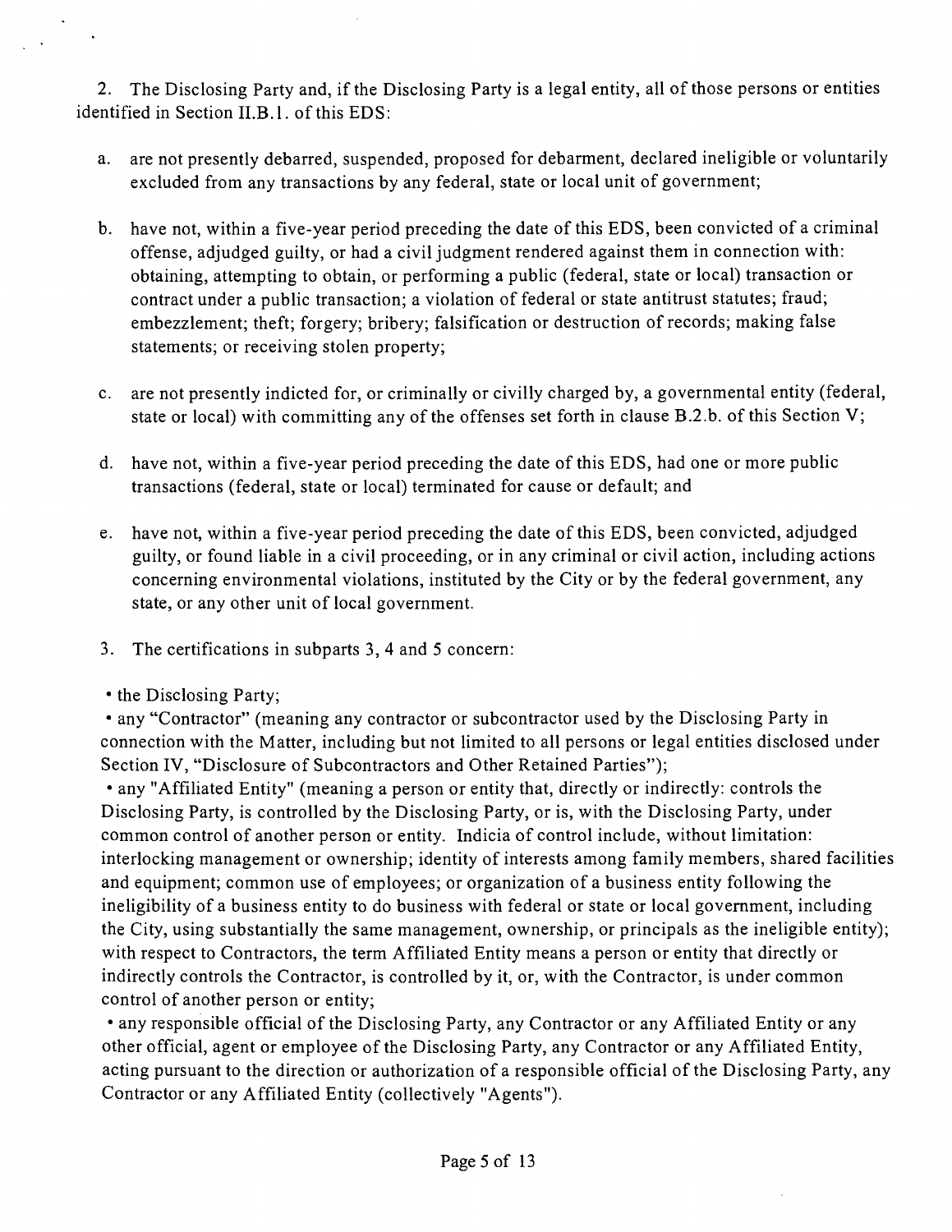Neither the Disclosing Party, nor any Contractor, nor any Affiliated Entity of either the Disclosing Party or any Contractor nor any Agents have, during the five years before the date this EDS is signed, or, with respect to a Contractor, an Affiliated Entity, or an Affihated Entity of a Contractor during the five years before the date of such Contractor's or Affiliated Entity's contract'or engagement in connection with the Matter:

- a. bribed or attempted to bribe, or been convicted or adjudged guilty of bribery or attempting to bribe, a public officer or employee of the City, the State of Illinois, or any agency of the federal govemment or of any state or local government in the United States of America, in that officer's or employee's official capacity;
- b. agreed or colluded with other bidders or prospective bidders, or been a party to any such agreement, or been convicted or adjudged guilty of agreement or collusion among bidders or prospective bidders, in restraint of freedom of competition by agreement to bid a fixed price or otherwise; or
- c. made an admission of such conduct described in a. or b. above that is a matter of record, but have not been prosecuted for such conduct; or
- d. violated the provisions of Municipal Code Section 2-92-610 (Living Wage Ordinance).

4. Neither the Disclosing Party, Affiliated Entity or Contractor, or any of their employees, officials, agents or partners, is barred from contracting with any unit of state or local govemment as a result of engaging in or being convicted of (1) bid-rigging in violation of 720 ILCS 5/33E-3; (2) bid-rotating in violation of 720 ILCS 5/33E-4; or (3) any similar offense of any state or of the United States of America that contains the same elements as the offense of bid-rigging or bid-rotating.

5. Neither the Disclosing Party nor any Affiliated Entity is listed on any of the following lists maintained by the Office of Foreign Assets Control of the U.S. Department of the Treasury or the Bureau of Industry and Security of the U.S. Department of Commerce or their successors: the Specially Designated Nationals List, the Denied Persons List, the Unverified List, the Entity List and the Debarred List.

6. The Disclosing Party understands and shall comply with the applicable requirements of Chapters 2-55 (Legislative Inspector General), 2-56 (Inspector General) and 2-156 (Govemmental Ethics) of the Municipal Code.

7. If the Disclosing Party is unable to certify to any of the above statements in this Part B (Further Certifications), the Disclosing Party must explain below: NA.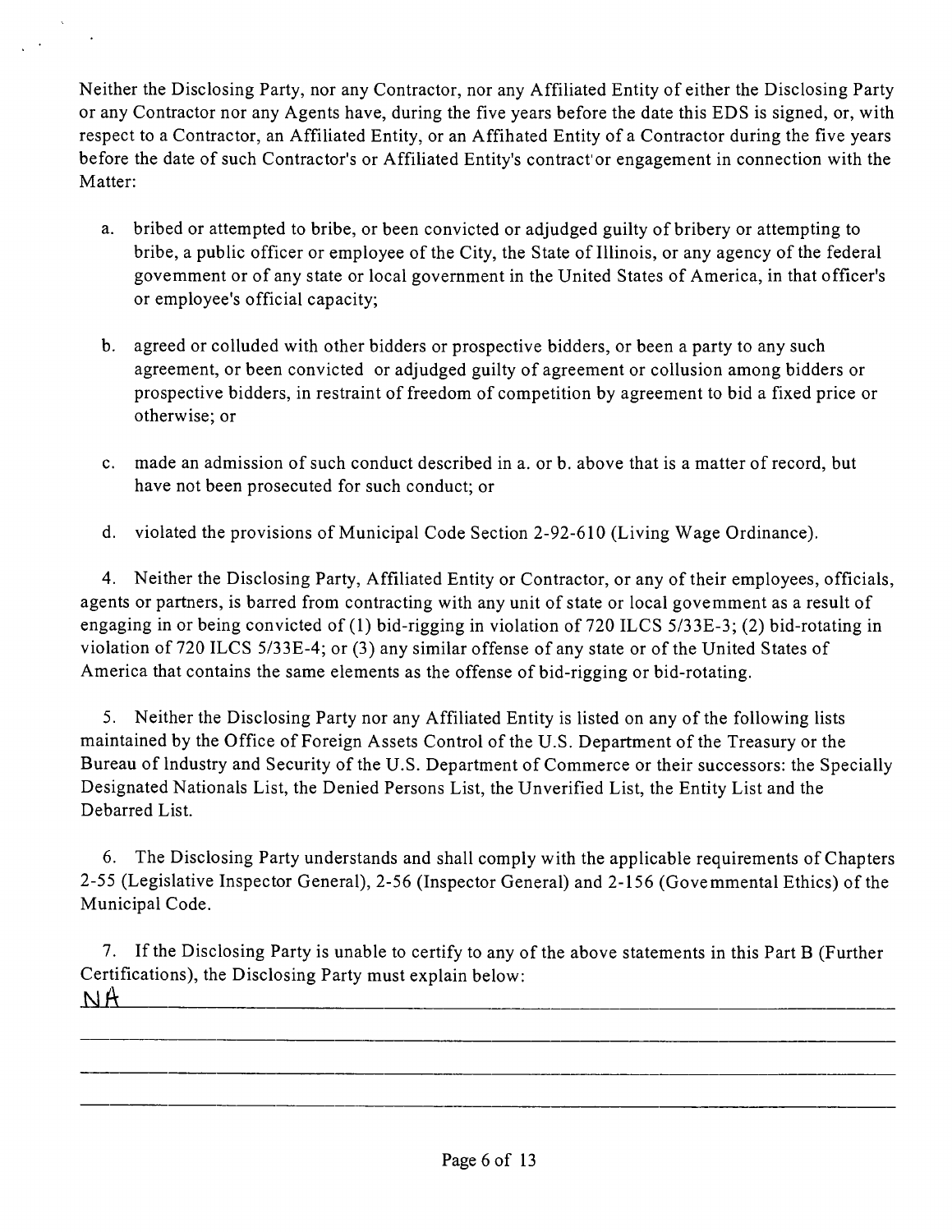If the letters "NA," the word "None," or no response appears on the lines above, it will be conclusively presumed that the Disclosing Party certified to the above statements.

C. CERTIFICATION OF STATUS AS FINANCIAL INSTITUTION

*1. The Disclosing Party certifies that the Disclosing Party (check one)* 

 $\begin{array}{ccc} \hline \end{array}$  is  $\begin{array}{ccc} \hline \end{array}$  is not

a "financial institution" as defined in Section 2-32-455(b) of the Municipal Code.

2. If the Disclosing Party IS a financial institution, then the Disclosing Party pledges:

"We are not and will not become a predatory lender as defined in Chapter 2-32 of the Municipal Code. We further pledge that none of our affiliates is, and none of them will become, a predatory lender as defined in Chapter 2-32 of the Municipal Code. We understand that becoming a predatory lender or becoming an affiliate of a predatory lender may result in the loss of the privilege of doing business with the City."

If the Disclosing Party is unable to make this pledge because it or any of its affiliates (as defined in Section 2-32-455(b) of the Municipal Code) is a predatory lender within the meaning of Chapter 2-32 of the Municipal Code, explain here (attach additional pages if necessary):

If the letters "NA," the word "None," or no response appears on the lines above, it will be conclusively presumed that the Disclosing Party certified to the above statements.

D. CERTIFICATION REGARDING INTEREST IN CITY BUSINESS

Any words or terms that are defined in Chapter 2-156 of the Municipal Code have the same meanings when used in this Part D.

1. In accordance with Section 2-156-110 of the Municipal Code: Does any official or employee ofthe City have a financial interest in his or her own name or in the name of any other person or entity in the Matter?

 $[$   $]$   $Y$ es  $[$   $\sqrt{N_0}$ 

NOTE: If you checked "Yes" to Item D.L, proceed to Items D.2. and D.3. If you checked "No" to Item D.l., proceed to Part E.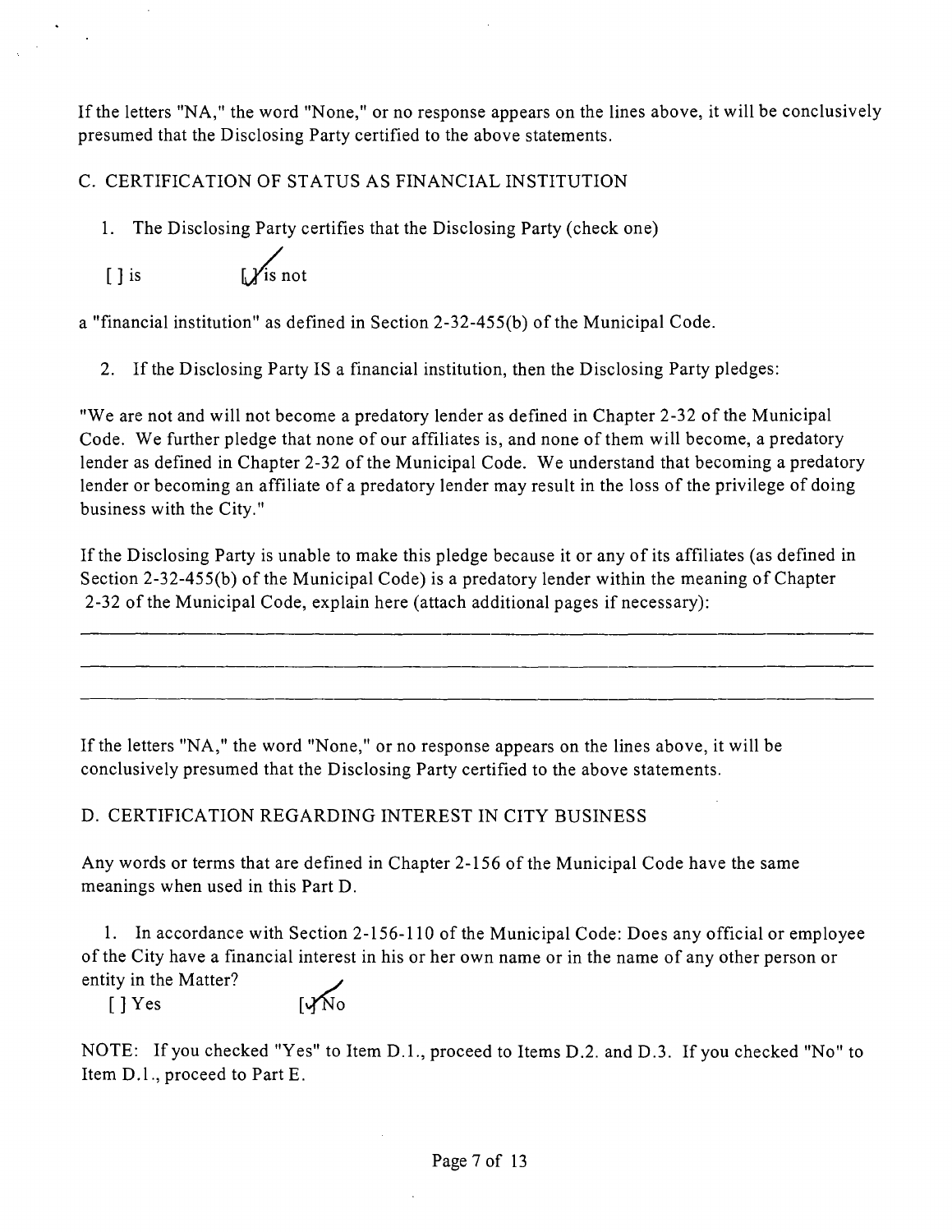2. Unless sold pursuant to a process of competitive bidding, or otherwise permitted, no City elected official or employee shall have a financial interest in his or her own name or in the name of any other person or entity in the purchase of any property that (i) belongs to the City, or (ii) is sold for taxes or assessments, or (iii) is sold by virtue of iegal process at the suit of the City (collectively, "City Property Sale"). Compensation for property taken pursuant to the City's eminent domain power does not constitute a financial interest within the meaning of this Part D.

Does the Matter involve a City Property Sale?

[ ] Yes [*\/(lio* 4 No

3. If you checked "Yes" to Item D.l., provide the names and business addresses of the City officials or employees having such interest and identify the nature of such interest:

| Name | <b>Business Address</b> | Nature of Interest |
|------|-------------------------|--------------------|
|      |                         |                    |
|      |                         |                    |

4. The Disclosing Party further certifies that no prohibited financial interest in the Matter will be acquired by any City official or employee.

## E. CERTIFICATION REGARDING SLAVERY ERA BUSINESS

Please check either 1. or 2. below. If the Disclosing Party checks 2., the Disclosing Party must disclose below or in an attachment to this EDS all information required by paragraph 2. Failure to comply with these disclosure requirements may make any contract entered into with the City in connection with the Matter voidable by the City.

1. The Disclosing Party verifies that the Disclosing Party has searched any and all records of the Disclosing Party and any and all predecessor entities regarding records of investments or profits from slavery or slaveholder insurance policies during the slavery era (including insurance policies issued to slaveholders that provided coverage for damage to or injury or death of their slaves), and the Disclosing Party has found no such records.

2. The Disclosing Party verifies that, as a resutt of conducting the search in step 1 above, the Disclosing Party has found records of investments or profits from slavery or slaveholder insurance policies. The Disclosing Party verifies that the following constitutes full disclosure of all such records, including the names of any and all slaves or slaveholders described in those records: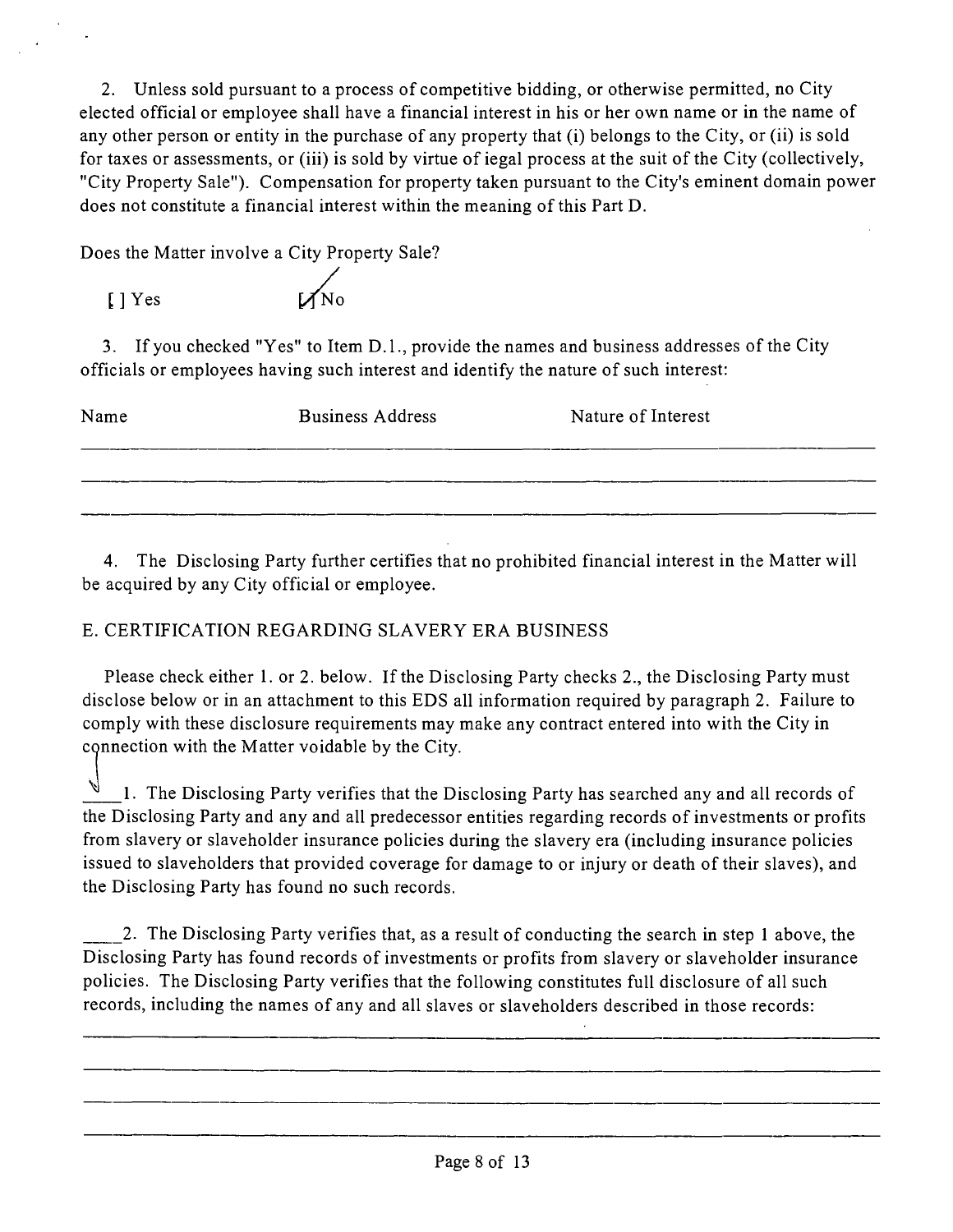#### **SECTION VI - CERTIFICATIONS FOR FEDERALLY FUNDED MATTERS**

NOTE: If the Matter is federally funded, complete this Section VI. If the Matter is not federally funded, proceed to Section VII. For purposes of this Section VI, tax credits allocated by the City and proceeds of debt obligations of the City are not federal funding.

## A. CERTIFICATION REGARDING LOBBYING

1. List below the names of all persons or entities registered under the federal Lobbying Disclosure Act of 1995 who have made lobbying contacts on behalf of the Disclosing Party with respect to the Matter: (Add sheets if necessary):

|  | ______ | --<br>_____ |
|--|--------|-------------|

(Ifno explanation appears or begins on the lines above, or if the letters "NA" or if the word "None" appear, it will be conclusively presumed that the Disclosing Party means that NO persons or entities registered under the Lobbying Disclosure Act of 1995 have made lobbying contacts on behalf of the Disclosing Party with respect to the Matter.)

2. The Disclosing Party has not spent and will not expend any federally appropriated funds to pay any person or entity listed in Paragraph A.l . above for his or her lobbying activities or to pay any person or entity to influence or attempt to influence an officer or employee of any agency, as defined by applicable federal law, a member of Congress, an officer or employee of Congress, or an employee of a member of Congress, in connection with the award of any federally funded contract, making any federally funded grant or loan, entering into any cooperative agreement, or to extend, continue, renew, amend, or modify any federally funded contract, grant, loan, or cooperative agreement.

3. The Disclosing Party will submit an updated certification at the end of each calendar quarter in which there occurs any event that materially affects the accuracy of the statements and information set forth in paragraphs A.l . and A.2. above.

4. The Disclosing Party certifies that either: (i) it is not an organization described in section  $501(c)(4)$  of the Intemal Revenue Code of 1986; or (ii) it is an organization described in section 501(c)(4) of the Internal Revenue Code of 1986 but has not engaged and will not engage in "Lobbying Activities".

5. If the Disclosing Party is the Applicant, the Disclosing Party must obtain certifications equal in form and substance to paragraphs A.l . through A.4. above from all subcontractors before it awards any subcontract and the Disclosing Party must maintain all such subcontractors' certifications for the duration of the Matter and must make such certifications promptly available to the City upon request.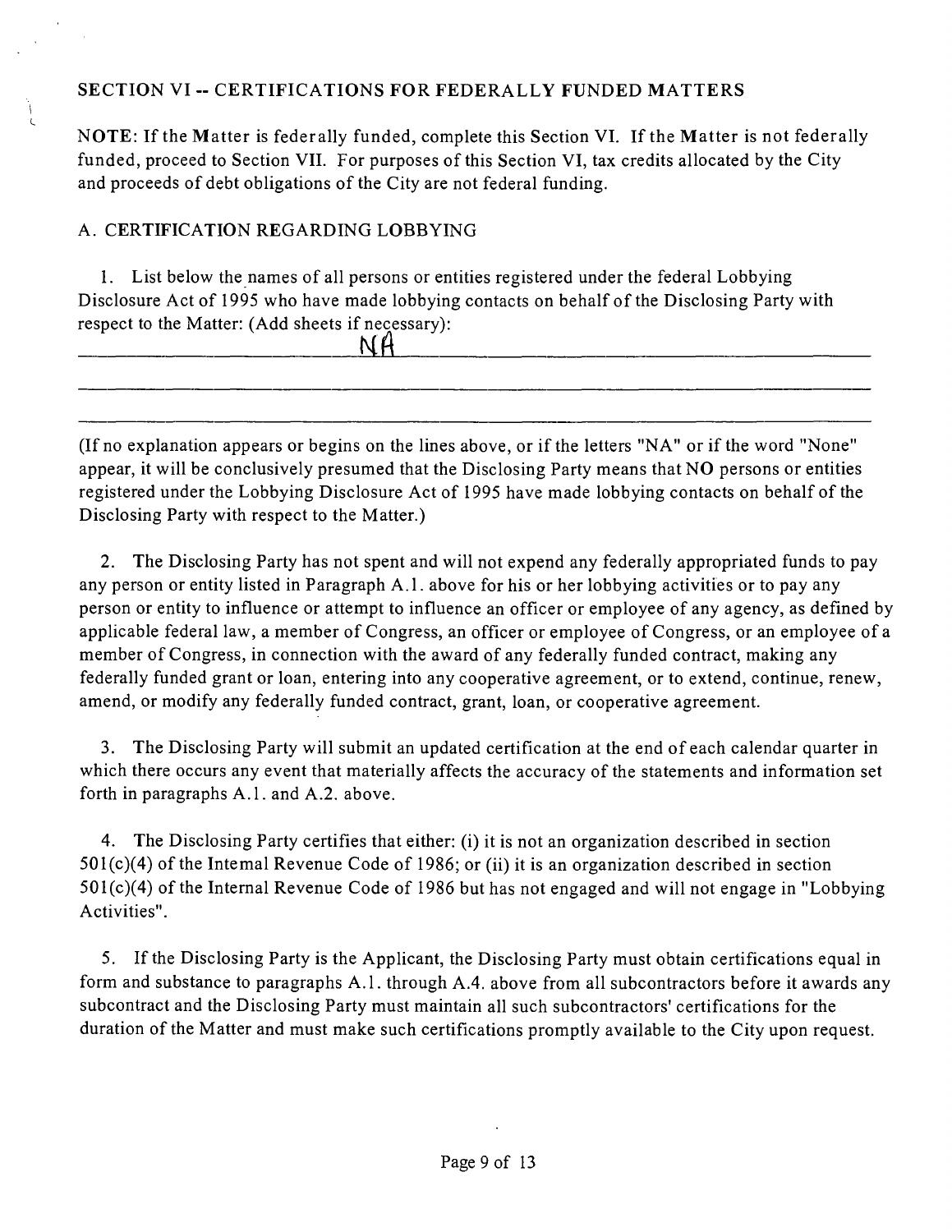#### B. CERTIFICATION REGARDING EQUAL EMPLOYMENT OPPORTUNITY

If the Matter is federally funded, federal regulations require the Applicant and all proposed subcontractors to submit the following information with their bids or in writing at the outset of<br>negotiations.<br> $\bigwedge_{\mathfrak{b}} \biguparrow_{\mathfrak{b}} \biguparrow_{\mathfrak{b}} \biguparrow_{\mathfrak{b}} \biguparrow_{\mathfrak{b}} \biguparrow_{\mathfrak{b}}$ negotiations.

Is the Disclosing Party the Applicant?

 $[$  | Yes  $[$  | No.

If "Yes," answer the three questions below:

1. Have you developed and do you have on file affirmative action programs pursuant to applicable federal regulations? (See 41 CFR Part 60-2.)

 $[$  | Yes  $[$  | No

2. Have you filed with the Joint Reporting Committee, the Director of the Office of Federal Contract Compliance Programs, or the Equal Employment Opportunity Commission all reports due under the applicable filing requirements?

 $[$  | Yes  $[$  | No

3. Have you participated in any previous contracts or subcontracts subject to the equal opportunity clause?

 $[$  | Yes  $[$  | No

If you checked "No" to question 1. or 2. above, please provide an explanation:

## **SECTION VII ~ ACKNOWLEDGMENTS, CONTRACT INCORPORATION, COMPLIANCE, PENALTIES, DISCLOSURE**

The Disclosing Party understands and agrees that:

A. The certifications, disclosures, and acknowledgments contained in this EDS will become part of any contract or other agreement between the Applicant and the City in connection with the Matter, whether procurement, City assistance, or other City action, and are material inducements to the City's execution of any contract or taking other action with respect to the Matter. The Disclosing Party understands that it must comply with all statutes, ordinances, and regulations on which this EDS is based.

B. The City's Governmental Ethics and Campaign Financing Ordinances, Chapters 2-156 and 2-164 of the Municipal Code, impose certain duties and obligations on persons or entities seeking City contracts, work, business, or transactions. The full text of these ordinances and a training program is available on line at www.cityofchicago.org/Ethics, and may also be obtained from the City's Board of Ethics, 740 N.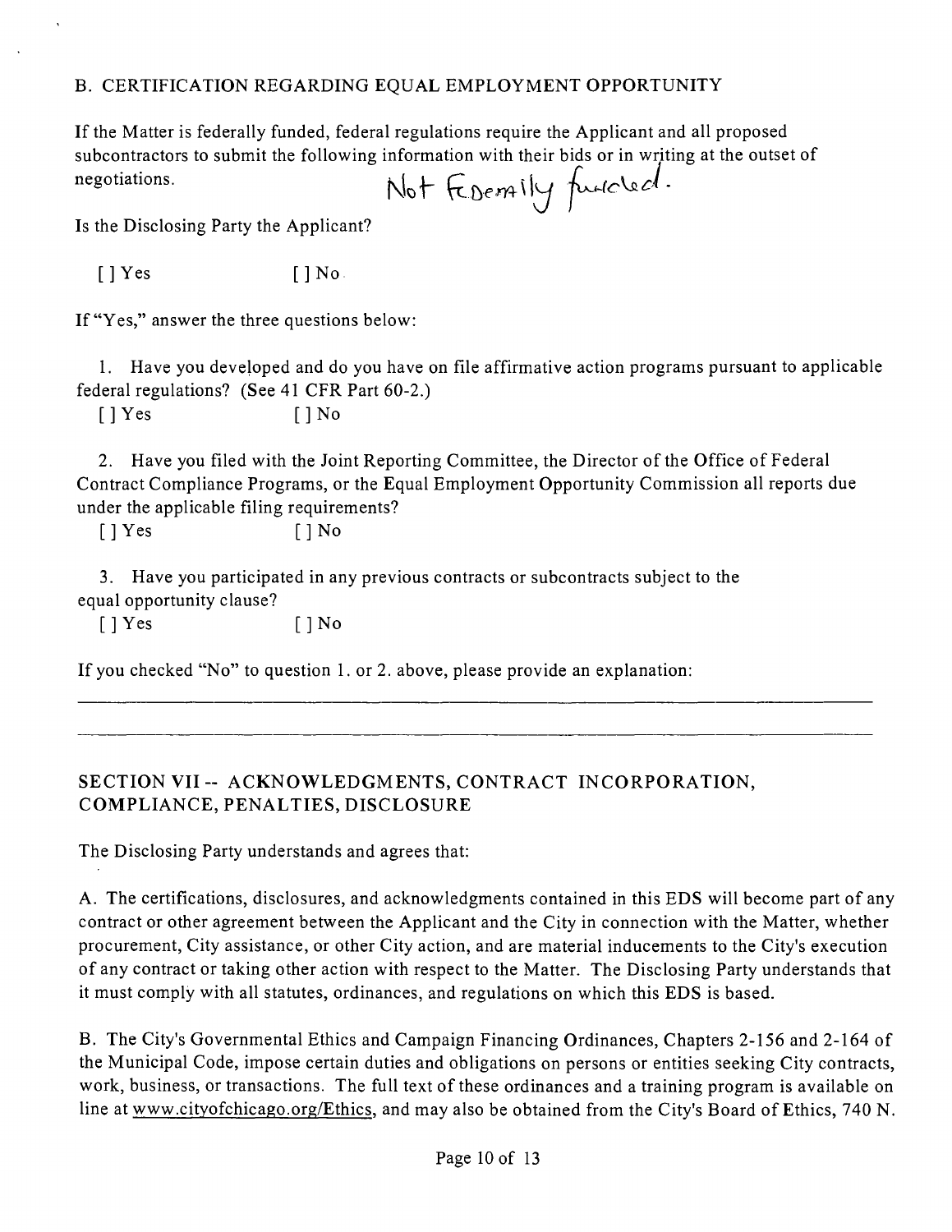Sedgwick St., Suite 500, Chicago, IL 60610, (312) 744-9660. The Disclosing Party must comply fully with the applicable ordinances.

C. If the City determines that any information provided in this EDS is false, incomplete or inaccurate, any contract or other agreement in connection with which it is submitted may be rescinded or be void or voidable, and the City may pursue any remedies under the contract or agreement (if not rescinded or void), at law, or in equity, including terminating the Disclosing Party's participation in the Matter and/or declining to allow the Disclosing Party to participate in other transactions with the City. Remedies at law for a false statement of material fact may include incarceration and an award to the City of treble damages.

D. It is the City's poticy to make this document available to the pubhc on its Internet site and/or upon request. Some or all of the information provided on this EDS and any attachments to this EDS may be made available to the public on the Internet, in response to a Freedom of Information Act request, or otherwise. By completing and signing this EDS, the Disclosing Party waives and releases any possible rights or claims which it may have against the City in connection with the public release of information contained in this EDS and also authorizes the City to verify the accuracy of any information submitted in this EDS.

E. The information provided in this EDS must be kept current. In the event of changes, the Disclosing Party must supplement this EDS up to the time the City takes action on the Matter. If the Matter is a contract being handled by the City's Department of Procurement Services, the Disclosing Party must update this EDS as the contract requires. NOTE: With respect to Matters subject to Article I of Chapter 1-23 of the Municipal Code (imposing PERMANENT INELIGIBILITY for certain specified offenses), the information provided herein regarding eligibility must be kept current for a longer period, as required by Chapter 1-23 and Section 2-154-020 of the Municipal Code.

The Disclosing Party represents and warrants that:

F.1. The Disclosing Party is not delinquent in the payment of any tax administered by the Illinois Department of Revenue, nor are the Disclosing Party or its Affiliated Entities delinquent in paying any fine, fee, tax or other charge owed to the City. This includes, but is not limited to, all water charges, sewer charges, license fees, parking tickets, property taxes or sales taxes.

F.2 If the Disclosing Party is the Applicant, the Disclosing Party and its Affiliated Entities will not use, nor permit their subcontractors to use, any facility listed by the U.S. E.P.A. on the federal Excluded Parties List System ("EPLS") maintained by the U. S. General Services Administration.

F.3 If the Disclosing Party is the Applicant, the Disclosing Party will obtain from any contractors/subcontractors hired or to be hired in connection with the Matter certifications equal in form and substance to those in F.l . and F.2. above and will not, without the prior written consent of the City, use any such contractor/subcontractor that does not provide such certifications or that the Disclosing Party has reason to believe has not provided or cannot provide truthful certifications.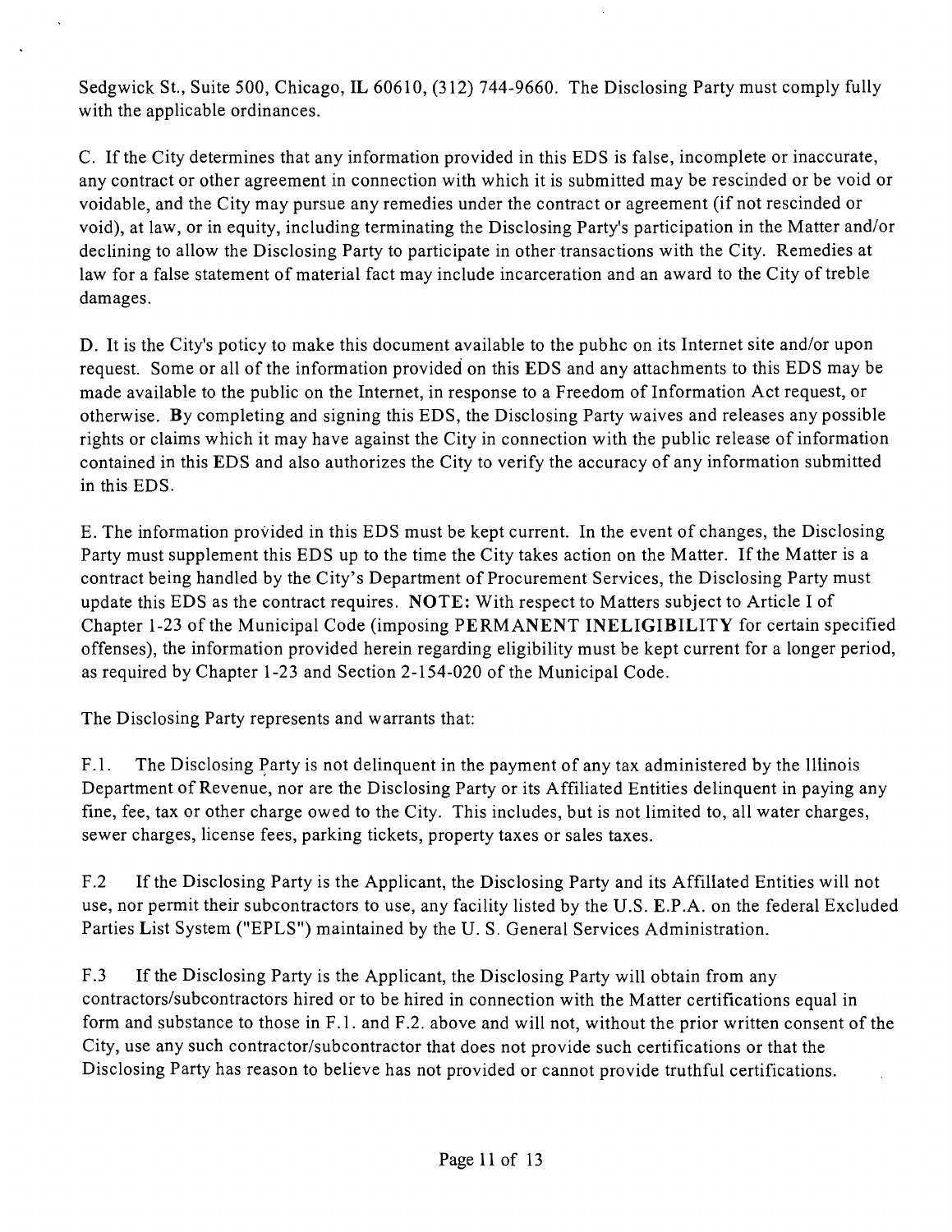NOTE: If the Disclosing Party caimot certify as to any of the items in F.1., F.2. or F.3. above, an explanatory statement must be attached to this EDS.

#### **CERTIFICATION**

Under penalty of perjury, the person signing below: (1) warrants that he/she is authorized to execute this EDS and Appendix A (if applicable) on behalf of the Disclosmg Party, and (2) warrants that all certifications and statements contained in this EDS and Appendix A (if applicable) are tme, accurate and complete as of the date fumished to the City.

teri 110  $\cup$  loseph

(Print or type name of Disclosing Party)

 $\mathbf{By:}$ (Sign here)

(Print or type name of person signing)

(Print or type tifle of person signing)

swom to before me on  $(\text{date})$  // *Alconbull 20/0*  $(s)$ . Notary Public. Commission expires: ؆*ۮڰٵڴڲٳڎڴڗ؞ڎۮ؞ۿؾڔ؞ڂڹٵڟؾٳڷۜڂ۫ڸؠۏۊ؞ۄۮڿۄڂڿ؞ۄڂؽڹڂڂڸۊ*؊ ંડે Official Sect Milagros-Rames Notary Rublic State of illinois<br>My Commission Expires 08/18/2012 فلمراض وهيروهن وهوران يرتبي والرباض

Page 12 of 13